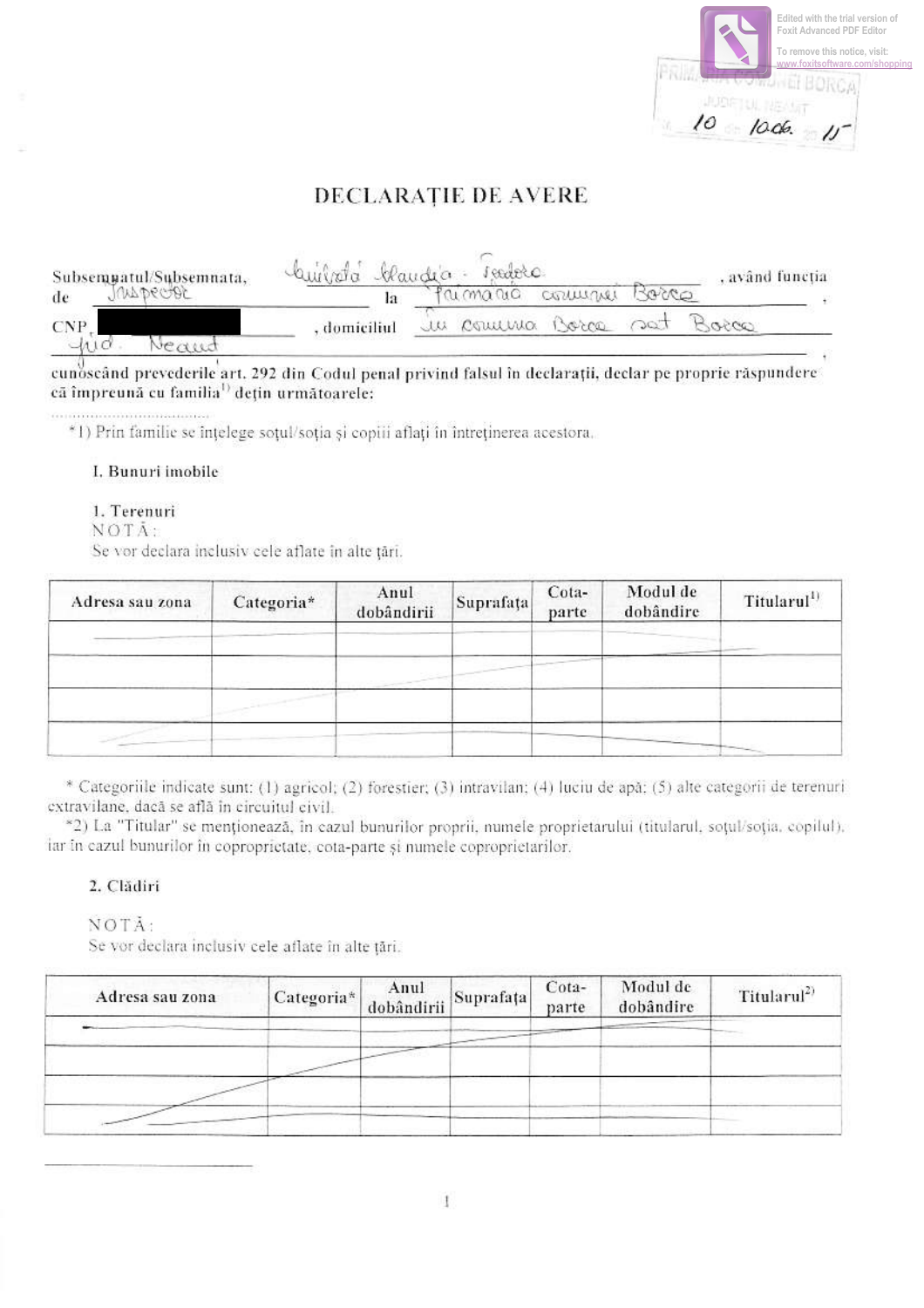\* Categoriile indicate sunt: (1) apartament; (2) casă de locuit; (3) casă de vacanță; (4) spații comerciale/de productie.

\*2) La "Titular" se menționează, în cazul bunurilor proprii, numele proprietarului (titularul, sotul/soția, copilul). iar în cazul bunurilor în coproprietate, cota-parte și numele coproprietarilor.

# II. Bunuri mobile

1. Autovehicule/autoturisme, tractoare, mașini agricole, șalupe, iahturi și alte mijloace de transport care sunt supuse înmatriculării, potrivit legii

| Natura                       | Marca       | Nr. de bucăți   Anul de fabricație | Modul de dobândire |
|------------------------------|-------------|------------------------------------|--------------------|
|                              | VOLKSWIKGEN | 2003                               | Commodare          |
| faboturisme<br>Fatster si nu | VOLKSWIGEN  | 2001                               | bemparare          |
| Peurorea                     | BLYSS       |                                    | bumparde           |
| Bernetoca                    | HUMBHUR     |                                    | tumpanese          |
|                              |             |                                    |                    |
|                              |             |                                    |                    |

2. Bunuri sub formă de metale prețioase, bijuterii, obiecte de artă și de cult, colecții de artă și numismatică, obiecte care fac parte din patrimoniul cultural național sau universal, a căror valoare însumată depășește 5.000 de euro

#### NOTA:

Se vor menționa toate bunurile aflate în proprietate, indiferent dacă ele se află sau nu pe teritoriul României la momentul declarării.

| Descriere sumară | Anul dobândirii | Valoarea estimată |
|------------------|-----------------|-------------------|
|                  |                 |                   |
|                  |                 |                   |
|                  |                 |                   |
|                  |                 |                   |
|                  |                 |                   |

III. Bunuri mobile, a căror valoare depășește 3.000 de euro fiecare, și bunuri imobile înstrăinate în ultimele 12 luni

| Natura bunului<br>înstrăinat | Data<br>înstrăinării | Persoana către care s-a<br>înstrăinat | Forma<br>înstrăinării | Valoarea |
|------------------------------|----------------------|---------------------------------------|-----------------------|----------|
|                              |                      |                                       |                       |          |
|                              |                      |                                       |                       |          |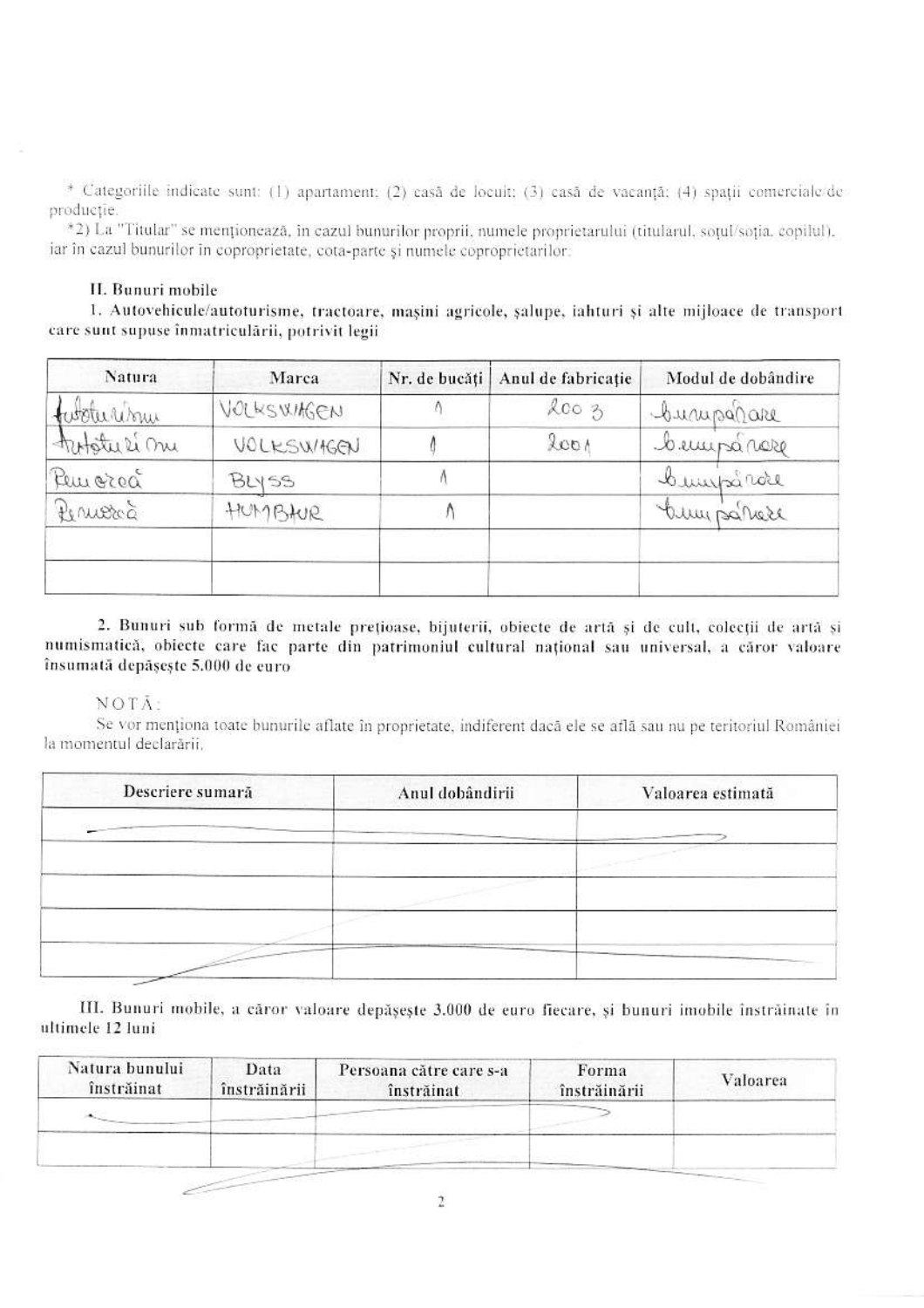#### IV. Active financiare

1. Conturi și depozite bancare, fonduri de investiții, forme echivalente de economisire și investire, inclusiv cardurile de credit, dacă valoarea însumată a tuturor acestora depășește 5.000 de euro

NOTĂ:

Se vor declara inclusiv cele aflate în bănci sau instituții financiare din străinătate.

| Instituția care administrează<br>și adresa acesteia | Tipul* | Valuta | Deschis în anul | Sold/valoare la zi |
|-----------------------------------------------------|--------|--------|-----------------|--------------------|
|                                                     |        |        |                 |                    |
|                                                     |        |        |                 |                    |
|                                                     |        |        |                 |                    |
|                                                     |        |        |                 |                    |
|                                                     |        |        |                 |                    |

\*Categoriile indicate sunt: (1) cont curent sau echivalente (inclusiv card); (2) depozit bancar sau echivalente; (3) fonduri de investiții sau echivalente, inclusiv fonduri private de pensii sau alte sisteme cu acumulare (se vor declara cele aferente amului fiscal anterior).

# 2. Plasamente, investiții directe și împrumuturi acordate, dacă valoarea de piață însumată a tuturor acestora depășește 5,000 de euro

NOTA:

Se vor declara inclusiv investițiile și participările în străinătate.

| Emitent titlu/societatea în care persoana este<br>actionar sau asociat/beneficiar de împrumut | Tipul* | Număr de titluri/<br>cota de participare | Valoarea totală la zi |
|-----------------------------------------------------------------------------------------------|--------|------------------------------------------|-----------------------|
|                                                                                               |        |                                          |                       |
|                                                                                               |        |                                          |                       |
|                                                                                               |        |                                          |                       |
|                                                                                               |        |                                          |                       |
|                                                                                               |        |                                          |                       |

\*Categoriile indicate sunt: (1) hârtii de valoare dețimite (titluri de stat, certificate, obligațiuni): (2) aețiuni sau părți sociale în societăți comerciale; (3) imprumuturi acordate în nume personal.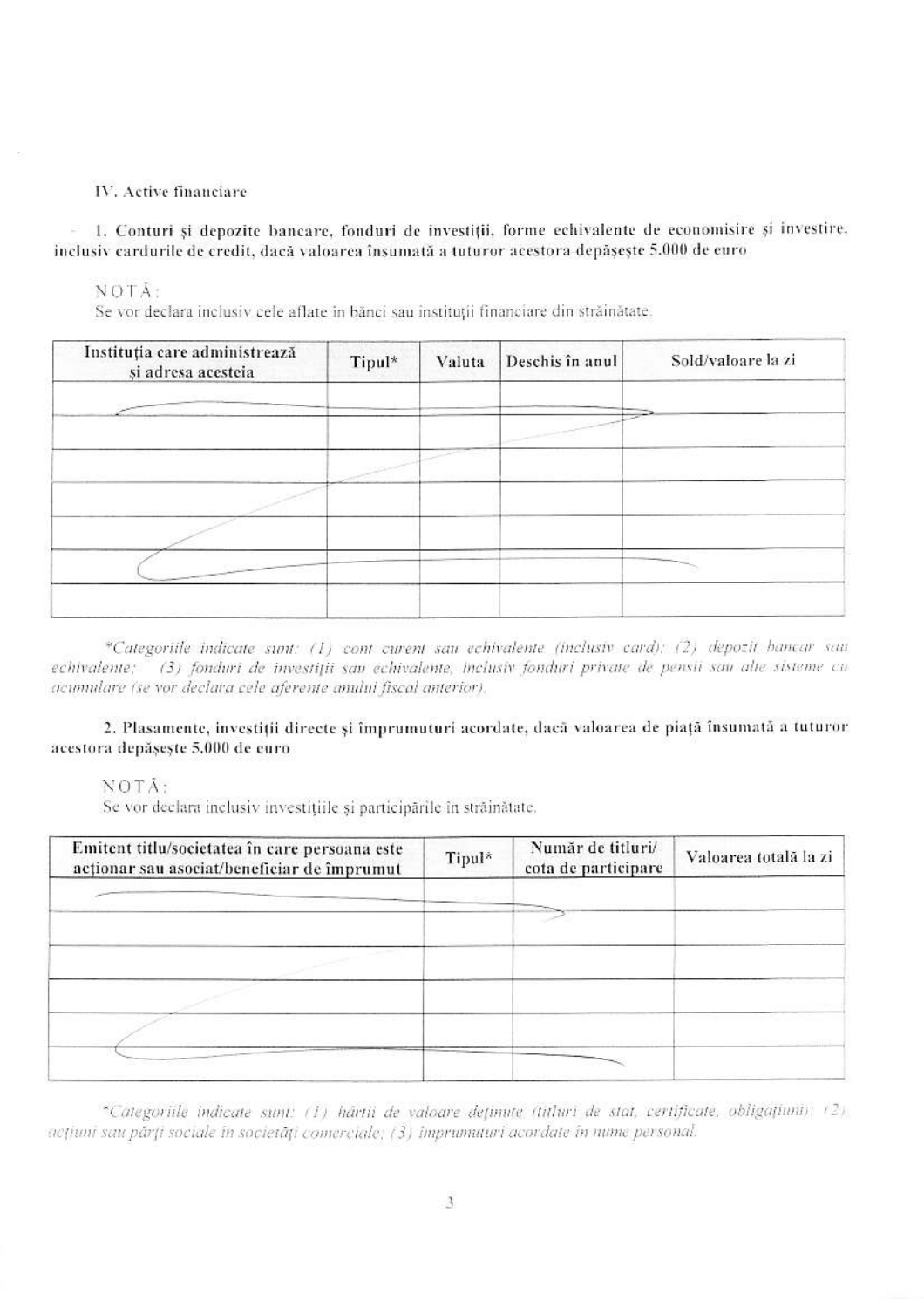

#### 3. Alte active producătoare de venituri nete, care însumate depășesc echivalentul a 5.000 de euro pe an: œ NOTĂ:

Se vor declara inclusiv cele aflate în străinătate.

## V. Datorii

Debite, ipoteci, garanții emise în beneficiul unui terț, bunuri achiziționate în sistem leasing și alte asemenea bunuri, dacă valoarea însumată a tuturor acestora depășește 5.000 de euro

## NOTÁ:

Se vor declara inclusiv pasivele financiare acumulate în străinătate.

| Creditor | Contractat în anul            | Scadent la | Valoare |
|----------|-------------------------------|------------|---------|
|          | 800 R                         | 2018       | OCO     |
|          |                               |            |         |
|          |                               |            |         |
|          |                               |            |         |
|          | Contract Contract Contract of |            |         |

VI. Cadouri, servicii sau avantaje primite gratuit sau subvenționate față de valoarea de piață, din partea unor persoane, organizații, societăți comerciale, regii autonome, companii/societăți naționale sau instituții publice românești sau străine, inclusiv burse, credite, garanții, decontări de cheltuieli, altele decât cele ale angajatorului, a căror valoare individuală depășește 500 de euro\*

| Cine a realizat venitul | Sursa venitului:<br>numele, adresa | Serviciul prestat/Obiectul<br>generator de venit | Venitul anual<br>încasat |
|-------------------------|------------------------------------|--------------------------------------------------|--------------------------|
| 1.1. Titular            |                                    |                                                  |                          |
| 1.2. Soț/soție          |                                    |                                                  |                          |
| 1.3. Copii              |                                    |                                                  |                          |
|                         |                                    |                                                  |                          |

\*Se exceptează de la declarare cadourile și tratațiile uzuale primite din partea rudelor de gradul 1 și al 11-lea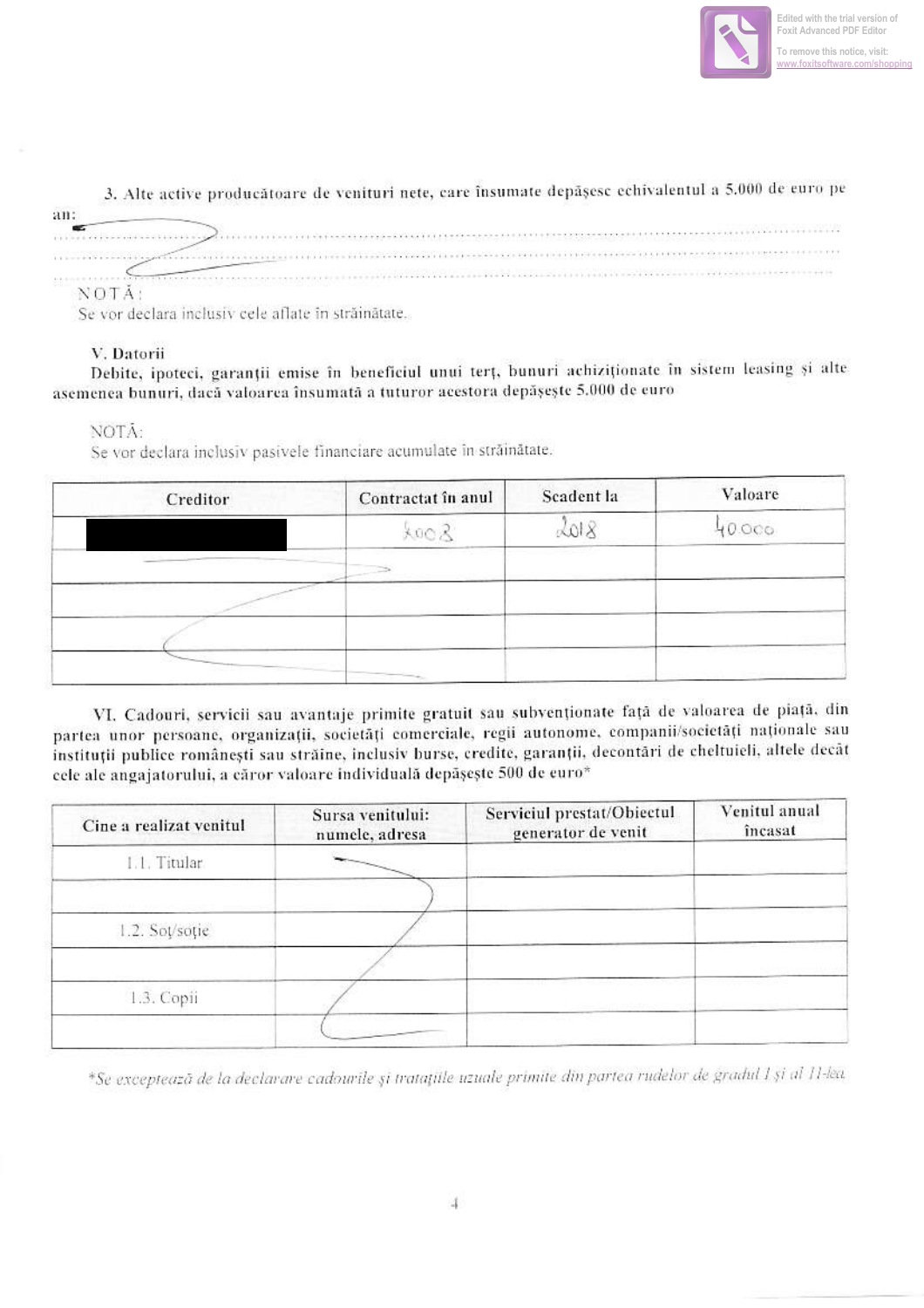VII. Venituri ale declarantului și ale membrilor săi de familie, realizate în ultimul an fiscal încheiat (potrivit art. 41 din Legea nr. 571/2003 privind Codul fiscal, cu modificările și completările ulterioare)

# NOTĂ:

Se vor declara inclusiv veniturile provenite din străinătate.

| Cine a realizat venitul                      | Sursa venitului:<br>numele, adresa      | Serviciul prestat/Obiectul<br>generator de venit | Venitul anual<br>încasat |  |  |
|----------------------------------------------|-----------------------------------------|--------------------------------------------------|--------------------------|--|--|
| 1. Venituri din salarii                      |                                         |                                                  | 11.100                   |  |  |
| 1.1. Titular                                 | builota blandia kedira<br>Jaspeder      |                                                  |                          |  |  |
|                                              | Com Borca Yud. Neared                   | Principale con. Borce                            |                          |  |  |
| 1.2. Sot/soție                               | builota Julian                          | us motor P4                                      | 15.100                   |  |  |
|                                              | Cour. Borca fred. Neared CNU Price with |                                                  |                          |  |  |
| 1.3. Copii                                   |                                         | ŧ                                                |                          |  |  |
|                                              |                                         |                                                  |                          |  |  |
| 2. Venituri din activități independente      |                                         |                                                  |                          |  |  |
| 2.1. Titular                                 |                                         |                                                  |                          |  |  |
|                                              |                                         |                                                  |                          |  |  |
| 2.2. Sot/sotie                               |                                         |                                                  |                          |  |  |
|                                              |                                         |                                                  |                          |  |  |
| 3. Venituri din cedarea folosinței bunurilor |                                         |                                                  |                          |  |  |
| 3.1. Titular                                 | ×                                       |                                                  |                          |  |  |
|                                              |                                         |                                                  |                          |  |  |
| 3.2. Soț/soție                               |                                         |                                                  |                          |  |  |
|                                              |                                         |                                                  |                          |  |  |
| 4. Venituri din investiții                   |                                         |                                                  |                          |  |  |
| 4.1. Titular                                 |                                         |                                                  |                          |  |  |
|                                              |                                         |                                                  |                          |  |  |
| 4.2. Soț/soție                               |                                         |                                                  |                          |  |  |
|                                              |                                         |                                                  |                          |  |  |
| 5. Venituri din pensii                       |                                         |                                                  |                          |  |  |
| 5.1. Titular                                 |                                         |                                                  |                          |  |  |
|                                              |                                         |                                                  |                          |  |  |
| 5.2. Soț/soție                               |                                         |                                                  |                          |  |  |
|                                              |                                         |                                                  |                          |  |  |
| 6. Venituri din activități agricole          |                                         |                                                  |                          |  |  |
| 6.1. Titular                                 |                                         |                                                  |                          |  |  |
|                                              |                                         |                                                  |                          |  |  |
| 6.2. Sot/sotie                               |                                         |                                                  |                          |  |  |
|                                              |                                         |                                                  |                          |  |  |